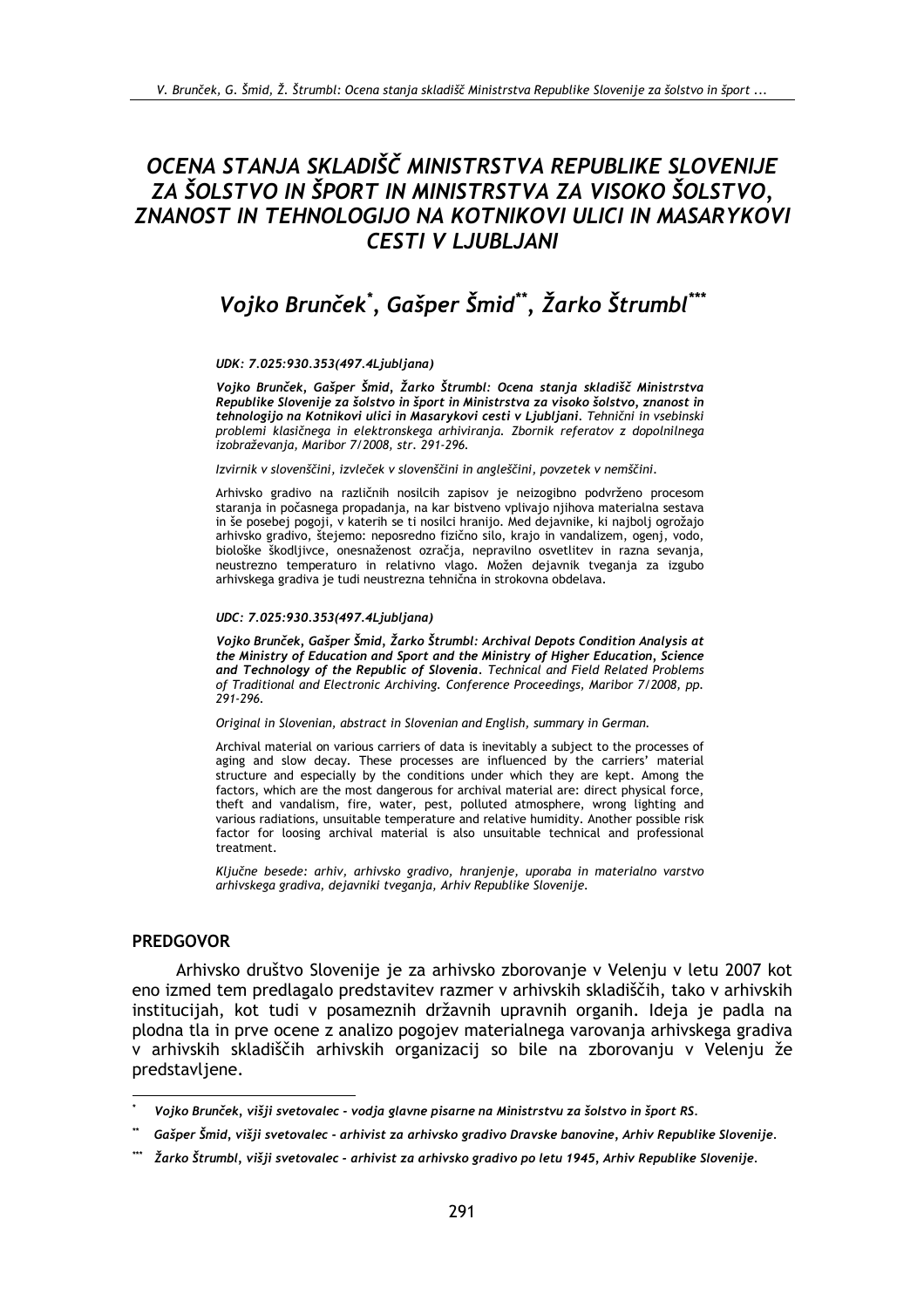### **UVOD**

Prva arhivska skladišča Ministrstva za šolstvo in šport - MŠŠ<sup>1</sup> in njegovih predhodnikov (Republiški komite za šolstvo, Republiški sekretariat za šolstvo ...) so bila na Župančičevi 6 v Ljubljani, upravljal pa jih je pred nedavnim ukinjeni Servis skupnih služb Vlade Republike Slovenije. Omenjena skladišča so v fazi urejanja, ker se bodo ukinila, in niso predmet pričujočega sestavka. Po združitvi MŠŠ z Ministrstvom za znanost in tehnologijo v letu 2000 se je sedež novega Ministrstva za šolstvo, znanost in šport preselil v prostore na Trg OF 13. Večina gradiva je še vedno ostala v skladišču na Zupančičevi 3. Ko pa so na Kotnikovi 38 zgradili novo stavbo in je prišlo do ukinitve Ministrstva za šolstvo, znanost in šport RS, tj. leta 2004, se je Ministrstvo za šolstvo in šport ponovno selilo. V novih prostorih so posvetili veliko pozornosti tudi področju hranjenja stalne zbirke, tako da je ministrstvo pridobilo kletne prostore s skupno kapaciteto cca. 1300 tm.

Arhiv je urejen v skladu z arhivskimi standardi, kar je ugotovil ob svojem obisku tudi inšpektor za kulturno dediščino Ministrstva za kulturo RS, g. Dragan Matić. V januarju 2008 je ministrstvo po selitvi na novo lokacijo na Masarykovi ulici pridobilo tudi nove arhivske prostore, ki bodo do trikrat večji od prejšnjih, kar bo ministrstvu omogočilo zadovoljivo rešitev hrambe trajnega in arhivskega gradiva za daljše časovno obdobje. Predmet pričujočega prispevka sta omenjena skladiščna prostora (Kotnikova ulica in Masarykova cesta).

Po evidencah MŠŠ hrani v svojih skladiščih tako arhivsko kot trajno dokumentarno gradivo in seveda gradivo z določenimi krajšimi roki hrambe. Gradivo skupno obsega cca. 1000 tm. Urejeno je po različnih kriterijih. V osnovi ga hranijo po letu rešitve, starejše gradivo pa znotraj letnikov po abecednem zaporedju (to velja predvsem za strokovne izpite in napredovania Službe za razvoj kadrov v šolstvu). Novejše gradivo hranijo po letu rešitve, znotraj tega pa po klasifikacijskih znakih in po zaporednih številkah znakov.

Značilnost hrambe je ločevanje arhivskega in trajnega gradiva ter posebej gradiva, ki so mu določeni roki hrambe. Takšen način je za sistem izločanja in odbiranja arhivska gradiva funkcionalnejši in pripomore k večjemu prihranku časa pri urejanju in vzdrževanju. Obsežen del gradiva je tudi »neevidenčnega« (evidentiran je večinoma v sistemu MFERAC); sem se uvrščajo predvsem finančni dokumenti, deloma starejše gradivo investicij, plače v javnih zavodih jpd. To gradivo se hranj posebej po fondih.

Projekt analize stanja v slovenskih arhivskih skladiščih ter upravnih organih je že v letu 2007 predlagalo Arhivsko društvo Slovenije in člani iz Arhiva RS smo se s pristojnimi delavci MŠŠ vključili v projekt s predlogi za boljšo hrambo arhivskega oz. dokumentarnega gradiva.<sup>2</sup> MŠŠ ima na lokaciji v Kotnikovi ulici cca. 110 m<sup>2</sup> skladišč. V bistvu gre za dva prostora z betonskimi stenami, vendar dva prostora na Kotnikovi ulici nista pregrajena z vrati. Novi prostor pa je do trikrat večji in je enoten. Predmet te analize so skladiščni prostori na Kotnikovi ulici (večji prostor s 70 m<sup>2</sup> in manjši 40 m<sup>2</sup>) in Masarykovi cesti.

MŠŠ - Ministrstvo za šolstvo in šport Republike Slovenije.

Olga Pivk in Gašper Šmid, Ocena stanja nekaterih skladišč Arhiva Republike Slovenije in predlogi za boljšo hrambo arhivskega gradiva, Zbornik 23. zborovanja Arhivskega društva Slovenije, Velenje 2007, str. 45 do 59.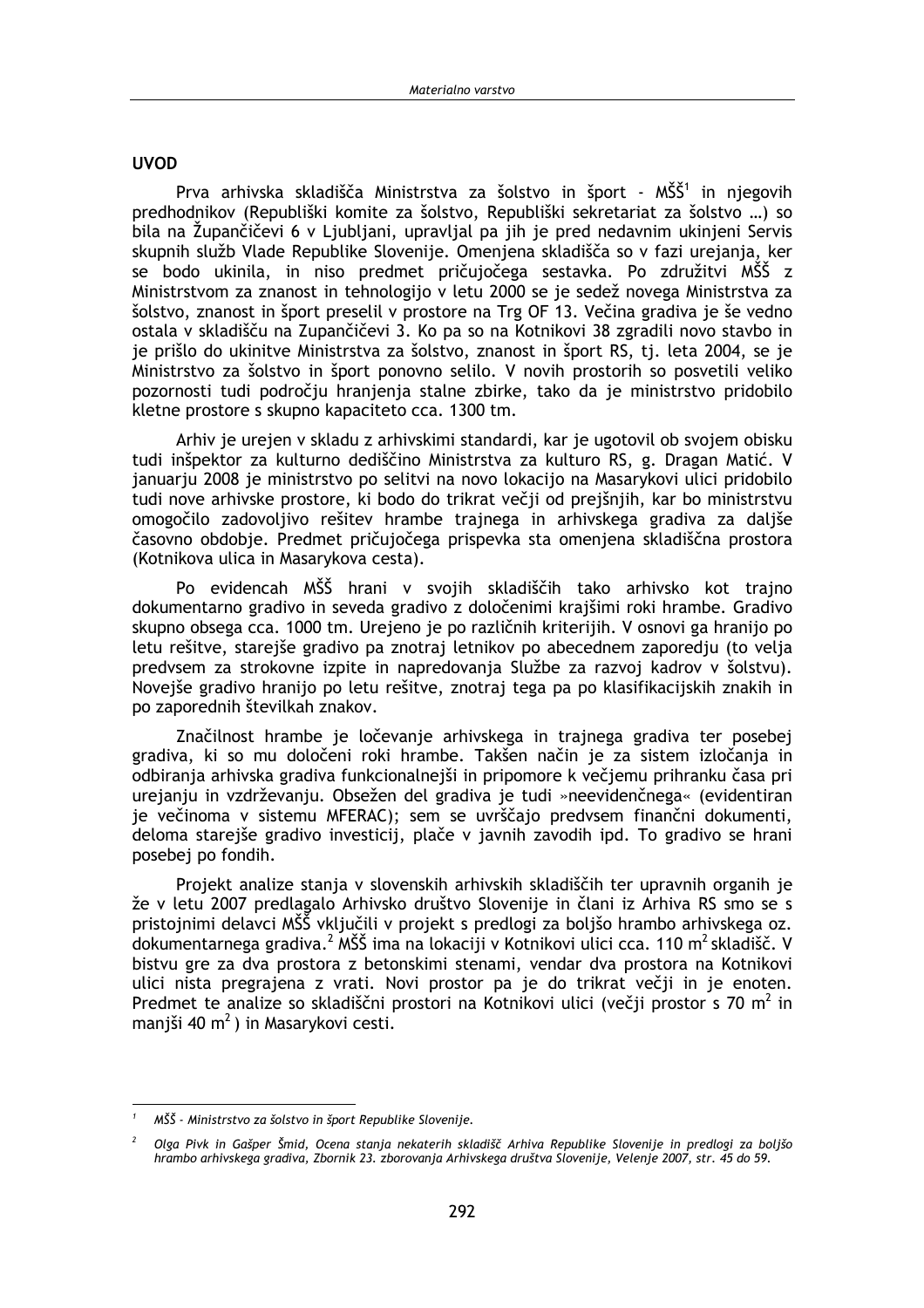## OCENA STANJA SKLADIŠČ

1. Neposredna fizična sila: Stavba na Kotnikovi ulici je bila zgrajena okrog leta 2003 in na Masarykovi cesti v letih 2007 in 2008. Lokacija je v strogem središču mesta Liubliana na prodnatem terenu. Skladišči se nahajata v prvi kleti poslovne stavbe grajeni protipotresno, tako da je malo verjetnosti, da bi prišlo do zrušitve stavbe. V primeru zrušitve bi prišlo do fizičnih poškodb arhivskega in dokumentarnega gradiva oziroma njegove tehnične opreme. Spisovno gradivo je deloma v arhivskih škatlah, deloma v arhivskih mapah. Nezaščiteno je predvsem tisto gradivo, ki se nahaja v reševanju pri konkretnih strokovnih delavcih MŠŠ. Ker tečejo skozi prostore cevi centralne kurjave, toplovoda, vodovoda in sanitarne (fekalne) vode, bi seveda lahko prišlo do pretrganja teh cevi in namočenosti gradiva, vendar le deloma in v omejenem obsegu.

1. Rokovanje z gradivom - Gradivo se ob izposoji ustreznemu strokovnemu delavcu MŠŠ zaradi neprimernega ravnanja lahko poškoduje oz. lahko zaradi pogoste uporabe tudi ob pravilnem rokovanju utrpi škodo. Zunanji uporabniki gradivo prevzamejo pri ustreznem strokovnem delavcu in pri uporabi »običajnega« arhivskega in dokumentarnega gradiva ne uporabljajo rokavic. Tako se lahko pokažejo poškodbe na gradivu, ki prihaja v stik z rokami (pot, maščoba, ki jo uporabnik izloča, kreme, umazanija ... ). Gradivo se lahko poškoduje tudi ob transportu: iz skladišča ga pripeljejo z vozičkom. Pri tem lahko nehote pride do odrgnin in raztrganin, posledično pa tudi do izgube informacij. Tako notranji kot zunanji uporabniki so seznanjeni s pravili primernega ravnanja z gradivom. Gradivo v skladiščih ni tako reprezentativno in se bolj redko uporablja.

2. Kraja in vandalizem: Zelo majhna možnost. Do skladišč zunanji in notranji uporabniki nimajo dostopa, pa tudi ne bi vedeli, kie iskati določeno gradivo. Možnost kraje obstaja le ob izposoji ustreznemu strokovnemu delavcu, ki da gradivo na vpogled zunanjemu uporabniku, zaradi nepopolnega nadzora zunanjih uporabnikov s strani strokovnih delavcev MŠŠ. Izguba manišega dela arhivskega gradiva (posameznih dokumentov), ki pa so v določenem pogledu lahko tudi zelo dragoceni. V samem skladišču ni protivlomnih in video nadzornih naprav, stanie se preveria sproti, saj delo v arhivu poteka vsaj polovico delovnega časa. Možnost kraje s strani zaposlenih je zanemarlijva, saj do danes ni bila nikoli zabeležena. Zaposleni teoretično lahko gradivo v torbi, škatli, fasciklu, ovoju ipd. odnesejo iz MŠŠ. Zaposleni imajo odgovoren odnos do gradiva. Zgodi se tudi to, da mnogi zaposleni niti ne vedo, kje se kakšno skladišče nahaja oziroma kje se določeno gradivo hrani. Gradivo, ki je kdaj izginilo za določen čas, je bilo lahko v uporabi pri posameznem strokovnem delavcu, ki ni pristojen za to gradivo, ali pa je bilo narobe vloženo. Osebja se ne preverja.

Dostop je za zaposlene enostaven, seveda, če poznajo razmere in imajo omogočen dostop s kartico.

3. Ogenj - Kratek stik: Do kratkega stika bi lahko prišlo, ker skladišča nimajo centralnih stikal za izključitev električnega toka. Napeljava je sicer nadometna. Lahko pa bi prišlo tudi do požara, ki bi se razširil s hodnika, ki je, tako kot skladišče, opremljen z javljalci požara. Vrata so železna in negorljiva. V primeru, da bi prišlo do požara, bi ogenj zaznali javljalci požara. V vsakem prostoru so nameščeni še gasilni aparati na prah. Obseg poškodb na gradivu bi bil minimalen, a odvisen od reakcijskega časa vseh udeleženih. V primeru večje razsežnosti bi uspešno in v zelo kratkem času intervenirala tudi profesionalna gasilska brigada, ki je oddaljena od skladišča cca. 2 km.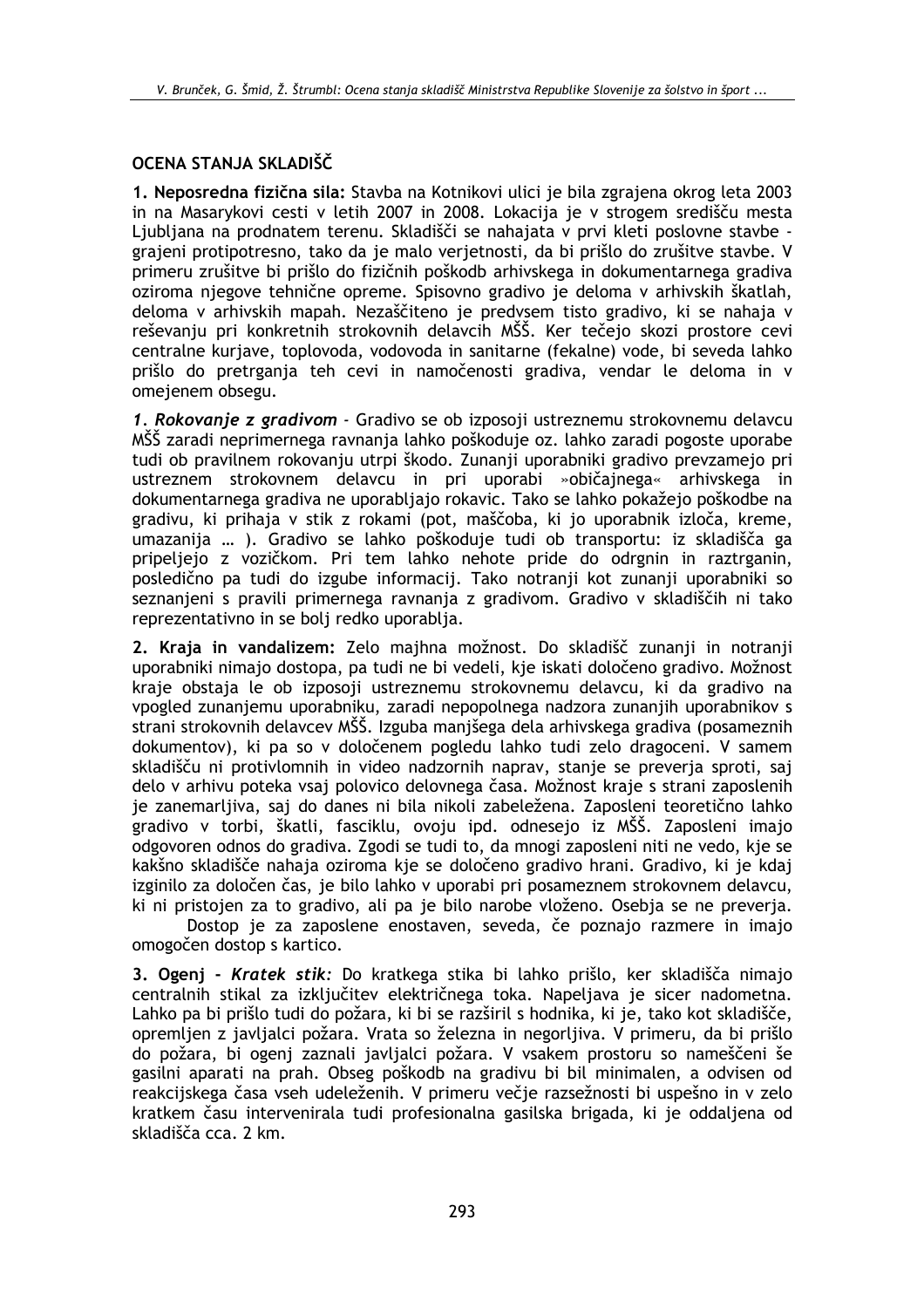4. Voda: 4.1. Puščanie strehe nima direktnega vpliva, ker sta skladišči v prvi kleti. 4.2. Vdor podtalnice še ni bil zabeležen. Večina gradiva je v škatlah in na policah. Voda do sedaj še ni vdrla v klet. Tudi najemodajalec ima v prvi kleti svoje prostore in bi sprožil reševalno akcijo. Počijo lahko cevi vodovoda, toplovoda, centralne kurjave ali kanalizacije, ki tečejo skozi skladišči. Pri tem se poškoduje gradivo, ki je najbliže izvoru.

5. Skodljivci: Glodalci in mrčes niso bili še nikoli v skladiščih, ker sta stavbi novi.

6. Onesnaženost ozračja - Izpušni plini in prašni delci: Vsakodnevno. Izpušni plini in prah s ceste pridejo z vozički, prah z izpušnimi plini pa se usede na gradivo oziroma njegovo tehnično opremo ob prihodu v skladišče, pa tudi ob prevozu do strokovnega uporabnika. Že sama lokacija skladišč je ob treh prometnicah, tovorni dostop do skladišč je mimo vratarjev ali pa iz garaž, ki sta v drugi kletni etaži. Gradivo, ki še ni v škatlah, se umaže, napraši, prav tako škatle; zaradi umazanije je to neugodno za tiste, ki ga uporabliajo. Onesnažen zrak pa povzroča škodljive kemijske reakcije. Klimatske naprave prvo skladišče nima, napeljan je sicer sistem za prezračevanje, zračenje prostorov je zgolj slučajno z odpiranjem vrat takrat, ko kdo dela v skladišču, pa še to le na hodnik v prvi kleti. Drugo skladišče ima klimatsko napravo in je s tem zadovoljeno standardom.

7. Osvetlitev in sevanje: 7.1. Notranja osvetlitev: Gradivo je ob urejanju v skladišču izpostavljeno samo umetni svetlobi, ob uporabi pri strokovnem delavcu MŠŠ pa je izpostavljeno tako naravni kot umetni svetlobi, na posebej močno umetno svetlobo pa naleti ob reproduciranju: fotografiranju, fotokopiranju, skeniranju ali mikrofilmanju. Za kakšno razstavo do sedaj še ni bilo zanimanja. Na lučeh niso nameščeni filtri proti UV svetlobi. Signature na tehnični opremi so pisane, tiskane z različnimi črnili, nekatera od njih niso ravno najbolj obstojna. 7.2. Zunanja osvetlitev: Možno ob vsaki uporabi pri strokovnem delavcu in s tem povezanim prevozom. Ker so skladiščni prostori v prvi kleti, ni možnosti zunanje osvetlitve. Vpliva naravne sončne svetlobe ni. Tudi ob uporabi pri strokovnem delavcu ne more priti do direktnega vpliva sončnih žarkov na gradivo. Ker sta skladišči na drugi lokaciji kot pa strokovni delavci, je gradivo izpostavljeno zunanji svetlobi med transportom do uporabnika.

8. Neustrezna temperatura: Temperatura y skladiščih je konstantno 16° C pozimi in 24° C poleti, v bližini cevi toplovoda in centralne kurjave, ki so napeljane skozi skladišča, pa nekaj višja. Gradivo je zelo malo v uporabi in ni izpostavljeno prevelikim temperaturnim nihanjem in tudi relativna vlaga letno počasi niha, in sicer skoraj v običajnih mejah. Temperatura se v skladiščih redno meri, vrednosti se evidentirajo in hranijo. Skladišče na Masarykovi cesti je klimatizirano.

9. Neustrezna relativna vlaga: Vlaga je v zimskem času zaradi toplovodne napeljave konstantno prenizka in se giblje od 44-60 %. Odčitava se s klasičnim mehanskim merilcem vlage, dobljeni podatki so predvidoma le približni. Gradivo ne pregledujejo redno oziroma le naključno, ko ga pripravljajo za uporabnike.

10. Izguba oz. založitev: Velikokrat je izgubljeno ali založeno tudi tisto gradivo, ki je bilo ob raznih urejanjih brez kakršnekoli zabeležke vloženo oziroma vključeno v drug fond ali zbirko. Zgodi se lahko, da si je brez kakršnekoli evidence gradivo izposodil strokovni delavec, kar se sčasoma seveda pozabi. Težava je tudi, ko si pomagajo s študenti. Zanje velja absolutna kontrola dela.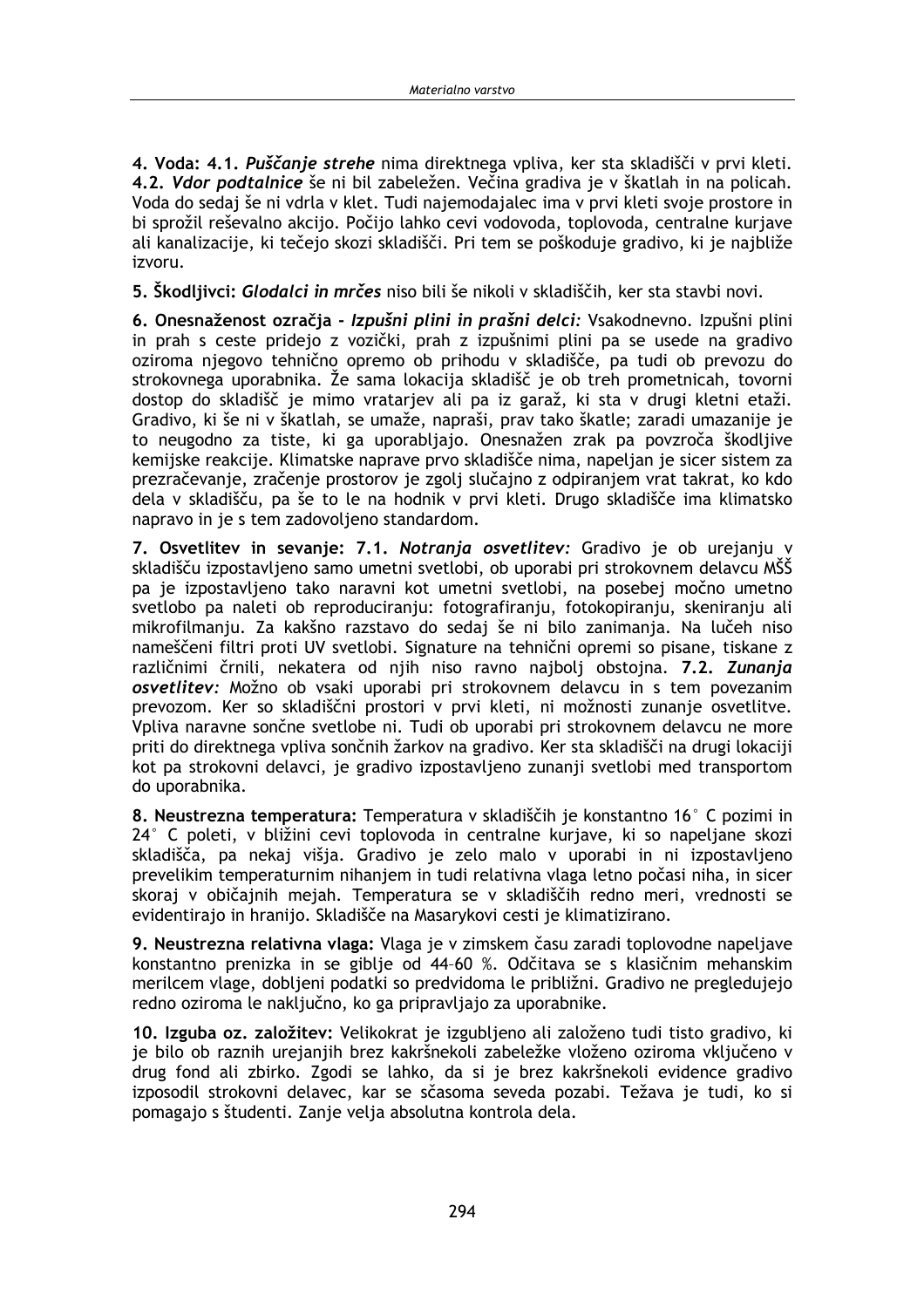### Preglednica: Ocenili smo jih z \*, in sicer:

- $***$ močno ogroža
- $\star\star$ zmerno ogroža
- $\star$ rahlo ogroža
- $\mathcal{O}$ ne ogroža

| Dejavnik tveganja          | <b>Nevarnost</b>                                                                      | Objektivna ocena |
|----------------------------|---------------------------------------------------------------------------------------|------------------|
| neposredna fizična sila    | zrušitev stavbe                                                                       | 0                |
|                            | rokovanje z gradivom                                                                  | $\star$          |
| kraja in vandalizem        | tatovi od zunaj - mali tatovi                                                         | 0                |
|                            | kraje s strani zaposlenih                                                             | $\star$          |
| ogenj                      | kratek stik                                                                           | $\star$          |
| voda                       | puščanje strehe                                                                       | $\mathbf{0}$     |
|                            | vdor podtalnice                                                                       | $\star$          |
|                            | počene vodovodne cevi, cevi centralne<br>kurjave, cevi s sanitarno vodo in fekalijami | $\star\star$     |
| škodljivci                 | glodalci in mrčes                                                                     | 0                |
| onesnaženost ozračja       | izpušni plini in prašni delci                                                         | $\star$          |
| osvetlitev                 | notranja osvetlitev                                                                   | 0                |
|                            | zunanja osvetlitev                                                                    | 0                |
| neustrezna temperatura     | previsoka temperatura                                                                 | $\star$          |
| neustrezna relativna vlaga | previsoka ali prenizka relativna vlaga                                                | $\star$          |
| izguba ali založitev       | neznana lokacija gradiva, založitev                                                   | $\star$          |

Od teh nevarnosti arhivsko gradivo po subjektivni oceni resneje ogroža naslednjih pet dejavnikov:

- $1.$ Počene vodovodne cevi, cevi centralne kurjave, cevi s sanitarno vodo in fekalijami
- $2.$ Rokovanje z gradivom
- $3<sub>1</sub>$ Kraje s strani zaposlenih
- 4. Vdor podtalnice
- $5<sub>1</sub>$ Izpušni plini in prašni delci
- 6. Previsoka temperatura
- 7. Previsoka ali prenizka relativna vlaga
- Neznana lokacija gradiva, založitev ... 8.

## Preglednica: Kategorije nevarnosti bodo izdelane po Michalskem, ki je upošteval:

- kako hitro pride do poškodb,
- kolikšen je delež poškodb na gradivu,
- kolikšen del zbirke je prizadet,
- kako pomembno je prizadeto gradivo.  $\bullet$